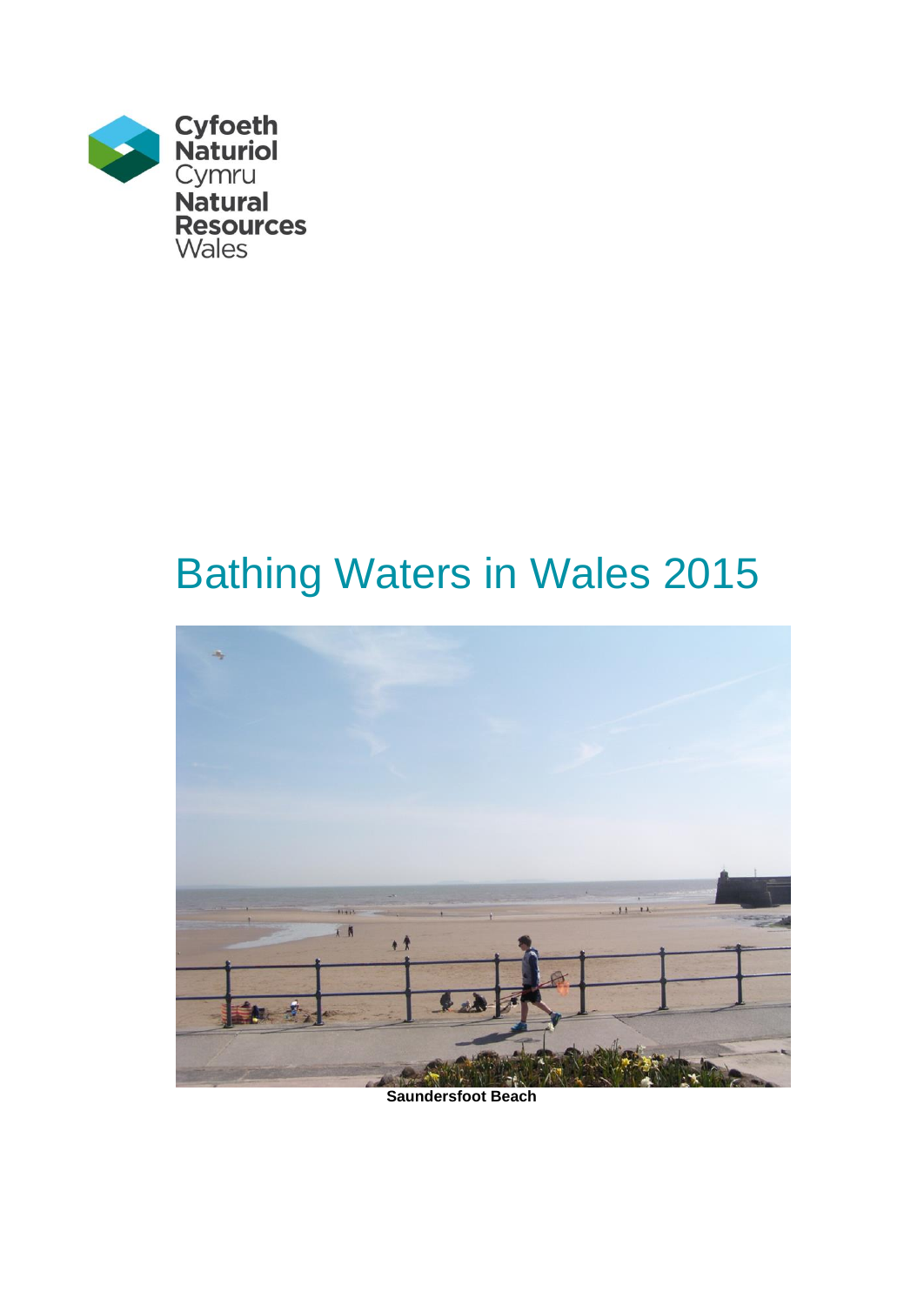# **Contents**

| 1. |                                                                                                                                                                            |  |
|----|----------------------------------------------------------------------------------------------------------------------------------------------------------------------------|--|
| 2. |                                                                                                                                                                            |  |
| 3. |                                                                                                                                                                            |  |
|    |                                                                                                                                                                            |  |
|    |                                                                                                                                                                            |  |
|    |                                                                                                                                                                            |  |
|    | Annex I: Results of 2015 sampling and analysis of water quality at designated bathing                                                                                      |  |
|    | Annex II: Details of abnormal situations at designated bathing water sites in Wales during                                                                                 |  |
|    | Annex III: Parameters used for classification of coastal waters and transitional waters<br>(such as estuarine bathing waters) under the revised Bathing Water Directive 16 |  |
|    | Annex IV: Parameters used for classification of inland waters under the revised Bathing                                                                                    |  |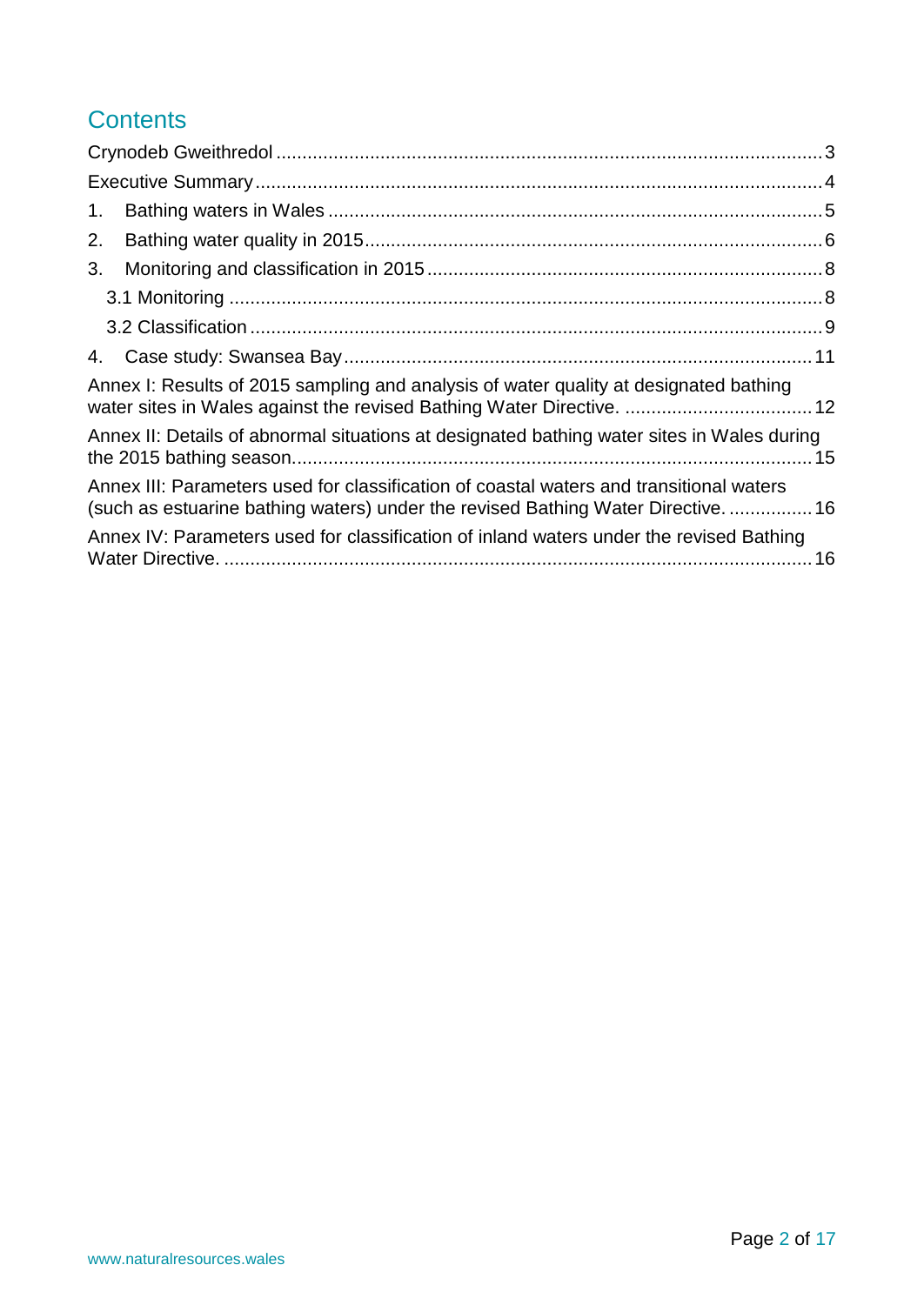# <span id="page-2-0"></span>**Crynodeb Gweithredol**

Mae dyfroedd ymdrochi o ansawdd da yn bwysig iawn ar gyfer cymunedau arfordirol, ymwelwyr a'r economi yng Nghymru. Yn 2015, roedd yn rhaid i'r holl ddyfroedd ymdrochi dynodedig yng Nghymru gwrdd â safonau llymach a bennwyd gan y Gyfarwyddeb Dŵr Ymdrochi diwygiedig. O'r 102 o ddyfroedd ymdrochi a aseswyd, yng Nghymru, roedd 82 o safon ardderchog, cyflawnodd 16 o ddyfroedd ymdrochi safon dda a chyflawnodd 4 safon ddigonol. Ni ystyriwyd unrhyw ddŵr ymdrochi i fod yn wael yng Nghymru.

Mae'r canlyniadau hyn yn gyflawniad sylweddol, gyda thri Dwfr Ymdrochi arall yn rhagorol i gymharu gyda'r canlyniadau a ragwelwyd yn 2014. Mae hyn yn adlewyrchu'r camau a gymerwyd gan Cyfoeth Naturiol Cymru, ynghyd â Dŵr Cymru, Awdurdodau Lleol, sefydliadau ffermio a thirfeddianwyr i wella ansawdd dŵr. Fe wnaed gwelliannau yn lleol, fel gwella carthffosiaeth a gollyngfeydd; ac yn fwy cyffredinol, megis lleihau llygredd dŵr gwasgaredig o dir fferm yn y cefn gwlad ehangach.

Mae'r Gyfarwyddeb Dŵr Ymdrochi ddiwygiedig yn cyflwyno system dosbarthu newydd gyda safonau ansawdd dŵr llymach ac yn rhoi pwyslais ar ddarparu gwybodaeth i'r cyhoedd. Rhaid i Aelod-wladwriaethau roi gwybod i'r cyhoedd am reoli dyfroedd ymdrochi, ansawdd dyfroedd ymdrochi ac iechyd y cyhoedd. Mae safonau ansawdd dŵr ar gyfer y dosbarthiadau newydd yn llawer uwch na'r rhai'r Gyfarwyddeb Dŵr Ymdrochi gwreiddiol. Fe ddosberthir dyfroedd ar samplau a gymerwyd am y pedair blynedd flaenorol er mwyn cydbwyso effeithiau sefyllfaoedd eithafol.

Cyfoeth Naturiol Cymru sy'n gyfrifol am fonitro a chymharu'r canlyniadau gyda safonau'r Gyfarwyddeb ddiwygiedig. Fe archwilir y samplau am ddau fath o facteria, sy'n dangos llygredd o garthion neu dda byw. Gall dŵr llygredig effeithio ar iechyd dynol, gan achosi poen stumog a dolur rhydd os caiff ei lyncu.

Cyflwynir canlyniadau'r gwaith monitro dyfroedd ymdrochi 2015 yn yr adroddiad hwn. Mae'n trafod sefyllfaoedd mewn dyfroedd ymdrochi unigol oedd yn effeithio ar ansawdd dŵr a'r camau gellid cael eu gwneud er mwyn eu gwella. Ein sialens yw diogelu a gwella ein hadnoddau naturiol ac felly cynnal y safonau uchel a gyflawnwyd yn ein dyfroedd ymdrochi eleni.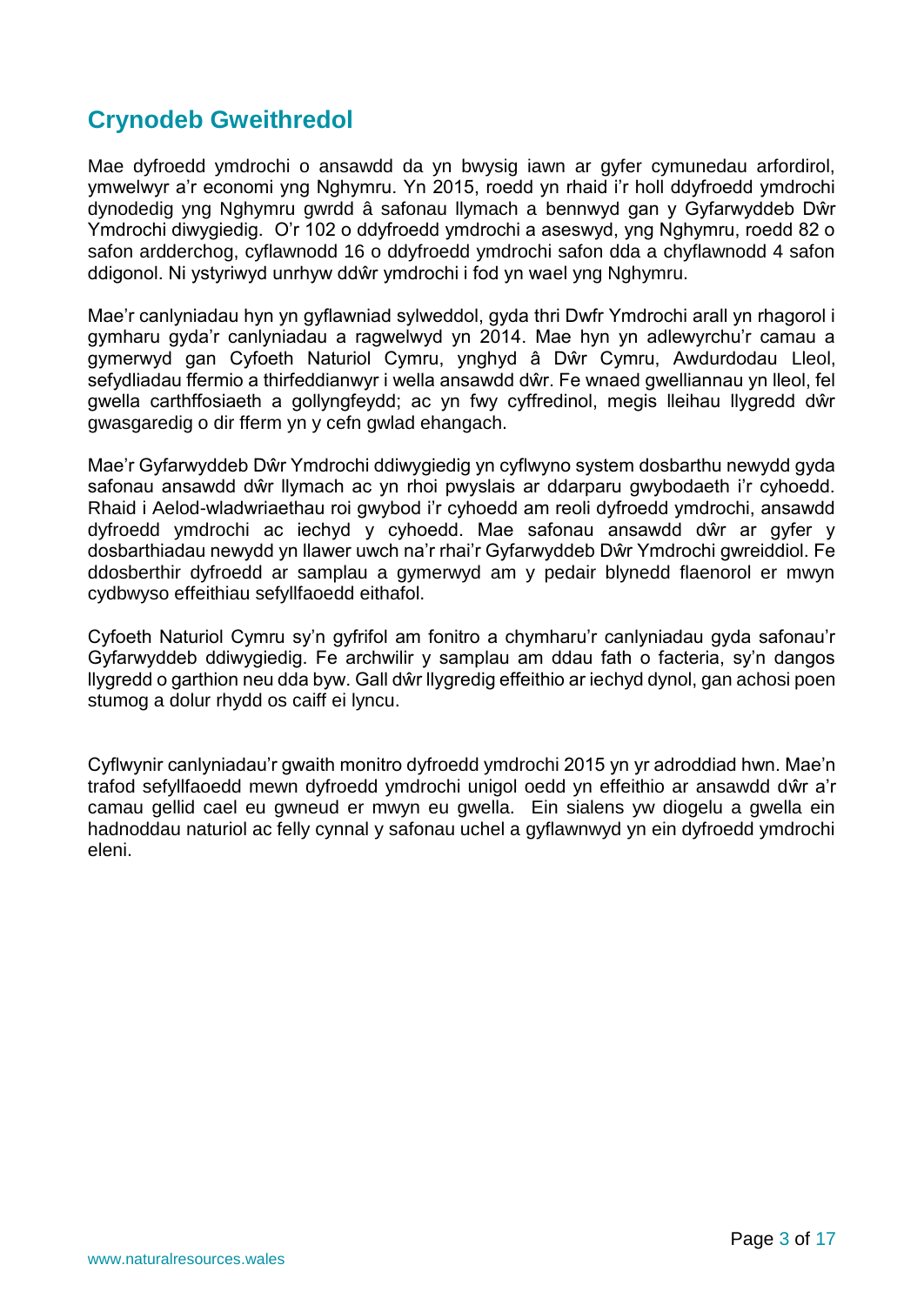## <span id="page-3-0"></span>**Executive Summary**

Good quality bathing waters are very important for coastal communities, visitors and the economy in Wales. In 2015, all of the designated Welsh bathing waters met the tougher standards set by the revised Bathing Water Directive. Of the 102 bathing waters assessed, in Wales, 82 were of an excellent standard, 16 bathing waters achieved a good standard and 4 achieved sufficient standard. No Welsh bathing water was classed as poor.

These results are a significant achievement, with three more Bathing Waters achieving excellent compared with the projected results in 2014. This reflect actions taken by Natural Resources Wales, together with Dŵr Cymru, Local Authorities, farming organisations and landowners to improve water quality. Improvements have been made locally, such as sewerage and outfall improvements; and more broadly, such as reducing diffuse water pollution from farmland in the wider countryside.

The revised Bathing Water Directive introduces a new classification system with more stringent water quality standards and puts an emphasis on providing information to the public. Member States have to inform members of the public about bathing water management, bathing water quality, and potential threats to bathing water quality and public health. The water quality standards for the new classifications are much higher than those of the original Bathing Water Directive. Waters are also classified based on samples taken from the previous four years in order to even out effects of extreme situations.

Natural Resources Wales is responsible for monitoring and reporting against the standards in the revised Directive. Samples are analysed for two types of bacteria, which indicate pollution from sewage or livestock. Polluted water can have impacts on human health, causing stomach upsets and diarrhoea if swallowed.

This report presents the results of the 2015 bathing water monitoring. It discusses situations at individual bathing waters which had an impact on water quality and the improvement actions that can be taken. Our challenge is to protect and enhance our natural resources and so maintain the high standards achieved this year at our bathing waters.



**Porth Dafarch**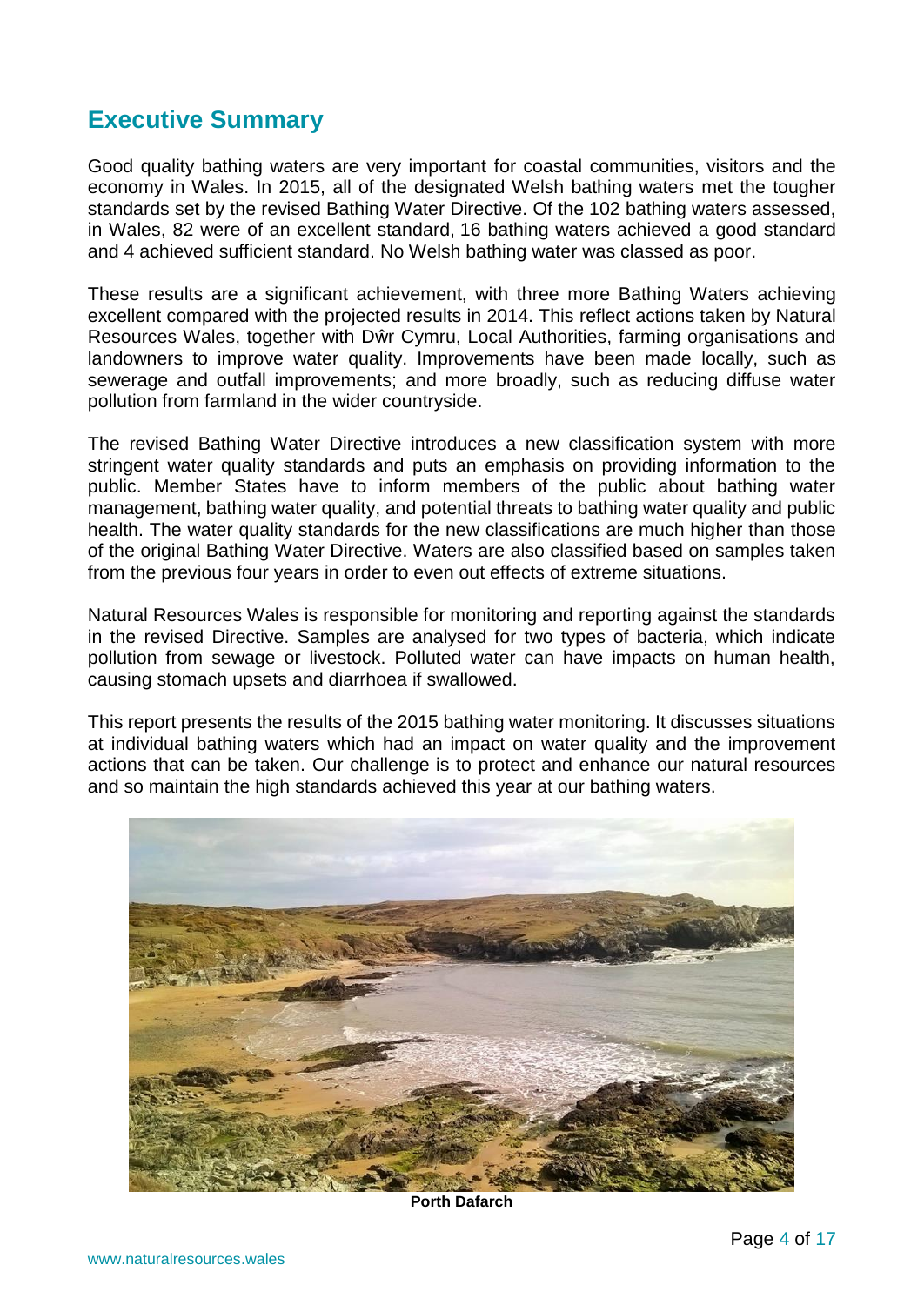## <span id="page-4-0"></span>**1. Bathing waters in Wales**

Wales' bathing waters are of great importance for the economy, for local communities and for tourism. A study commissioned by WWF Cymru in 2012, 'Valuing Wales' seas and coasts' stated that "The coastal and marine environment is an incredible natural asset, contributing £6.8 billion to the economy of Wales and supporting more than 92,000 jobs. Over 60 percentpercent of the population of Wales live and work in the coastal zone, with all our major cities and many important towns located on the coast. The stunning and varied coastline around Wales also helps to explain the importance of the tourism industry, which contributes over £700 million each year to the Welsh economy"<sup>1</sup> . Several of Wales' beaches such as Barafundle and Tenby, are regularly voted Britain's best. Swimming, surfing, angling and rockpooling are popular activities all around the coastline. When the Wales Coastal Path opened in 2012, Lonely Planet named Wales' coastline the top region to visit in the world<sup>2</sup>.

The competitiveness of the Welsh tourism industry is dependent on the quality of tourist destinations, including the quality of bathing water. In 2015 all bathing waters in Wales were of high quality, meeting minimum water quality standards specified in the EU's revised Bathing Water Directive.

European water policy has played an important role in protecting water resources, and the quality of Welsh bathing sites is a good example of this. The first European bathing water legislation, in the form of the Bathing Water Directive<sup>3</sup>, came into force in 1976. The revised Bathing Water Directive was adopted in 2006<sup>4</sup>, and 2015 is the first year it has been fully implemented in the UK. Management and surveillance methods for bathing waters have been changed and new tighter microbiological standards brought in. More detail on the differences between the original and revised Bathing Water Directives can be found in the Bathing Waters Report 2014<sup>5</sup> .

Provision of information to the public is a key part of the revised directive. Profiles have to be prepared and published for all bathing waters<sup>6</sup> and made freely available. These profiles describe the physical and hydrological conditions of bathing areas and analyse potential impacts on (and potential threats to) their water quality. The bathing water profiles are both a source of information for citizens and a management tool.

In Wales, Natural Resources Wales is responsible for monitoring bathing waters and communicating the results to the public. All information, including the profiles is communicated to the public via the Bathing Water Data Explorer<sup>7</sup>.

The bathing season begins in May and lasts until the end of September. During the bathing season, Natural Resources Wales monitors bathing water quality and provides information about possible health risks arising from issues such as short-term pollution episodes. At the end of each year, Natural Resources Wales sends data on bathing water quality and information on management measures to the European Commission (EC) and the European Environment Agency (EEA).

<sup>&</sup>lt;u>.</u> <sup>1</sup> WWF Cymru 2012. Valuing Wales' seas and coasts.

[http://assets.wwf.org.uk/downloads/marine\\_survey\\_report\\_final.pdf.](http://assets.wwf.org.uk/downloads/marine_survey_report_final.pdf)

<sup>&</sup>lt;sup>2</sup> Visit Wales 2015. Wales coastline and beaches guide.<http://www.visitwales.com/explore/coastline-beaches>

<sup>3</sup> Council Directive 76/160/EEC of 8 December 1975 concerning the quality of bathing water.

<sup>4</sup> Directive 2006/7/EC of the European Parliament and of the Council of 15 February 2006 concerning the management of bathing water quality and repealing Directive 76/160/EEC.

<sup>5</sup> Natural Resurces Wales 2014. Bathing Waters Report 2014.

<sup>&</sup>lt;sup>6</sup> A bathing water profile can cover a single site or more contiguous bathing water sites.

<sup>7</sup> Natural Resources Wales<http://environment.data.gov.uk/wales/bathing-waters/profiles/>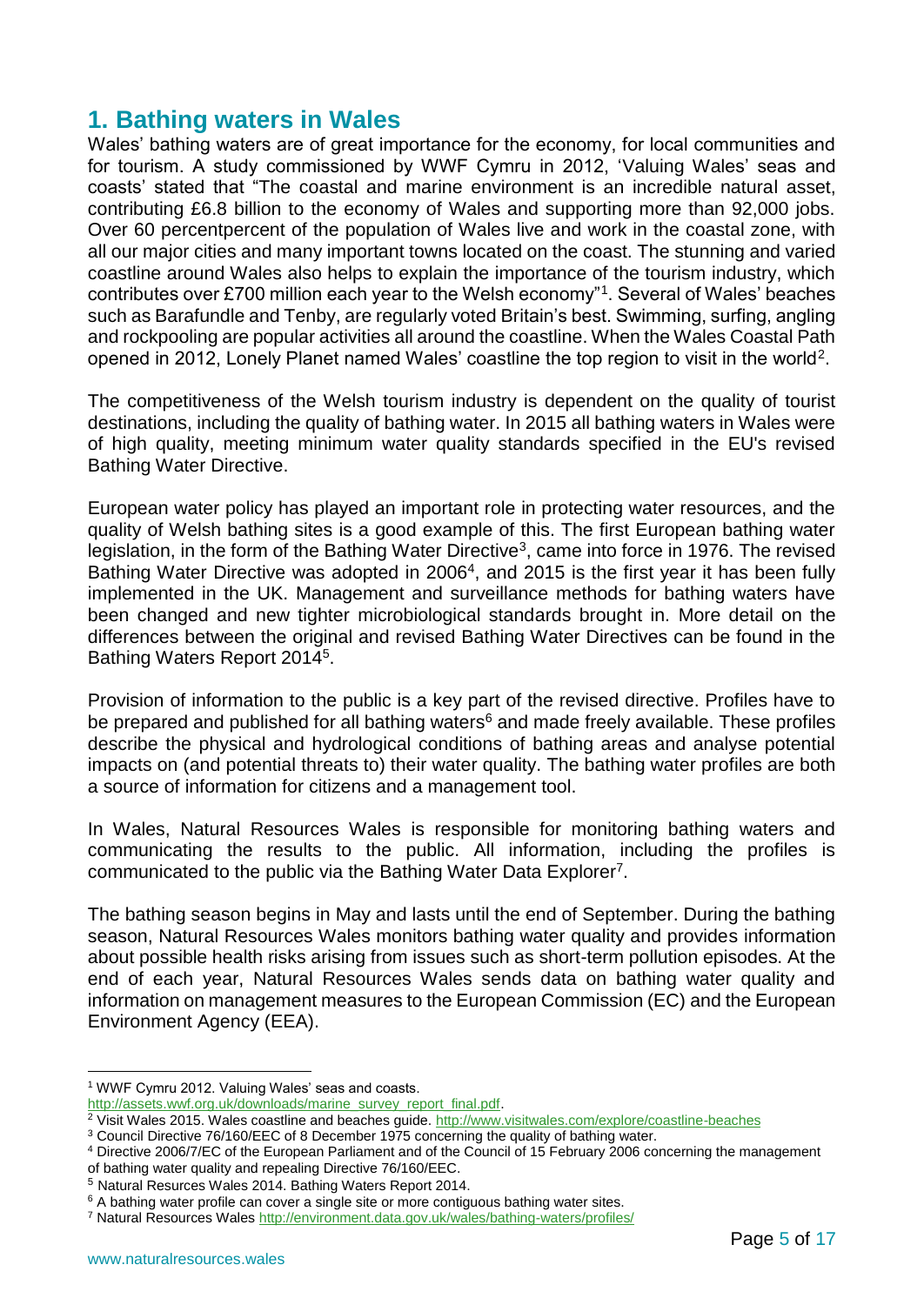# <span id="page-5-0"></span>**2. Bathing water quality in 2015**

102 designated bathing waters in Wales were sampled and classified during the 2015 bathing season. All designated bathing waters met the minimum water quality standards; 82 achieved the highest classification of excellent, 16 achieved good and 4 achieved sufficient (Fig 1a). These results show an improvement in overall water quality compared with the projected classifications produced at the end of the 2014 season (Fig 1b).



**Figure 1.** Classifications of Bathing Waters in Wales (a) in 2015 and (b) projected in 2014.

The revised Bathing Water Directive classifications in 2015 are based on two microbiological parameters: *Escherichia coli* (*E. coli*) and intestinal enterococci. They are calculated from four years of sample data (2012-2015). 2015 is the first year that the revised Bathing Water Directive classifications have been formally reported, and the first year a full dataset is available (four years of sample data for the new parameters). In 2014 projected classifications were produced based on sample data from 2011-2014. The same parameters were used in the 2012-2014 data, but surrogate data had to be used for 2011 as different parameters had been monitored. Faecal coliforms data replaces the *E. coli* parameter and faecal streptococci replaces the intestinal enterococci parameter. As these measurements are all intended to assess the status of water quality in relation to human health, the 2015 classifications show a valid improvement against the 2014 projected classification.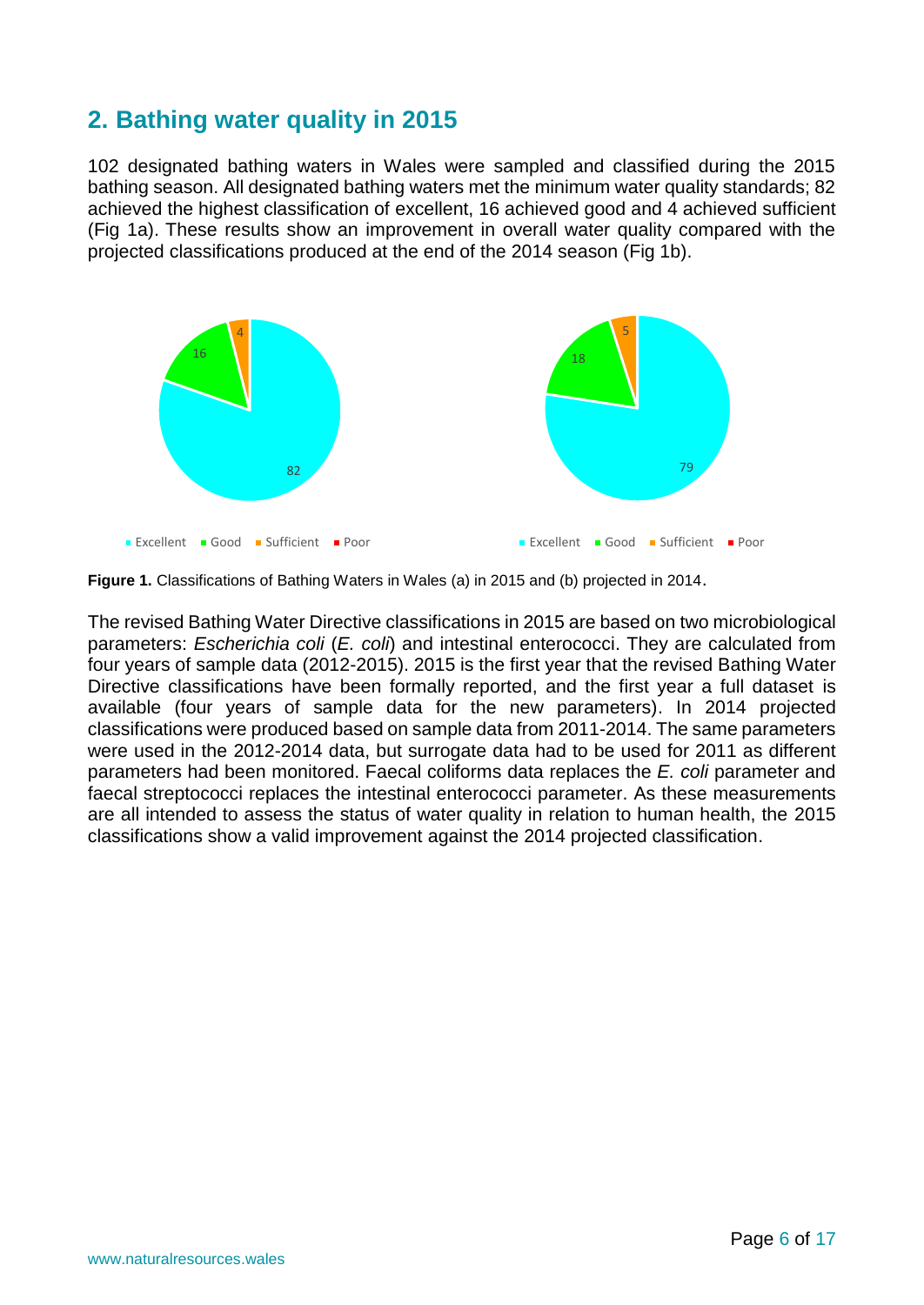For details of the location of the Bathing Waters across Wales see Figure 2 and for details of the results of the analysis and classifications see Annex I.



**Figure 2.** Location and classification of designated bathing waters in Wales 2015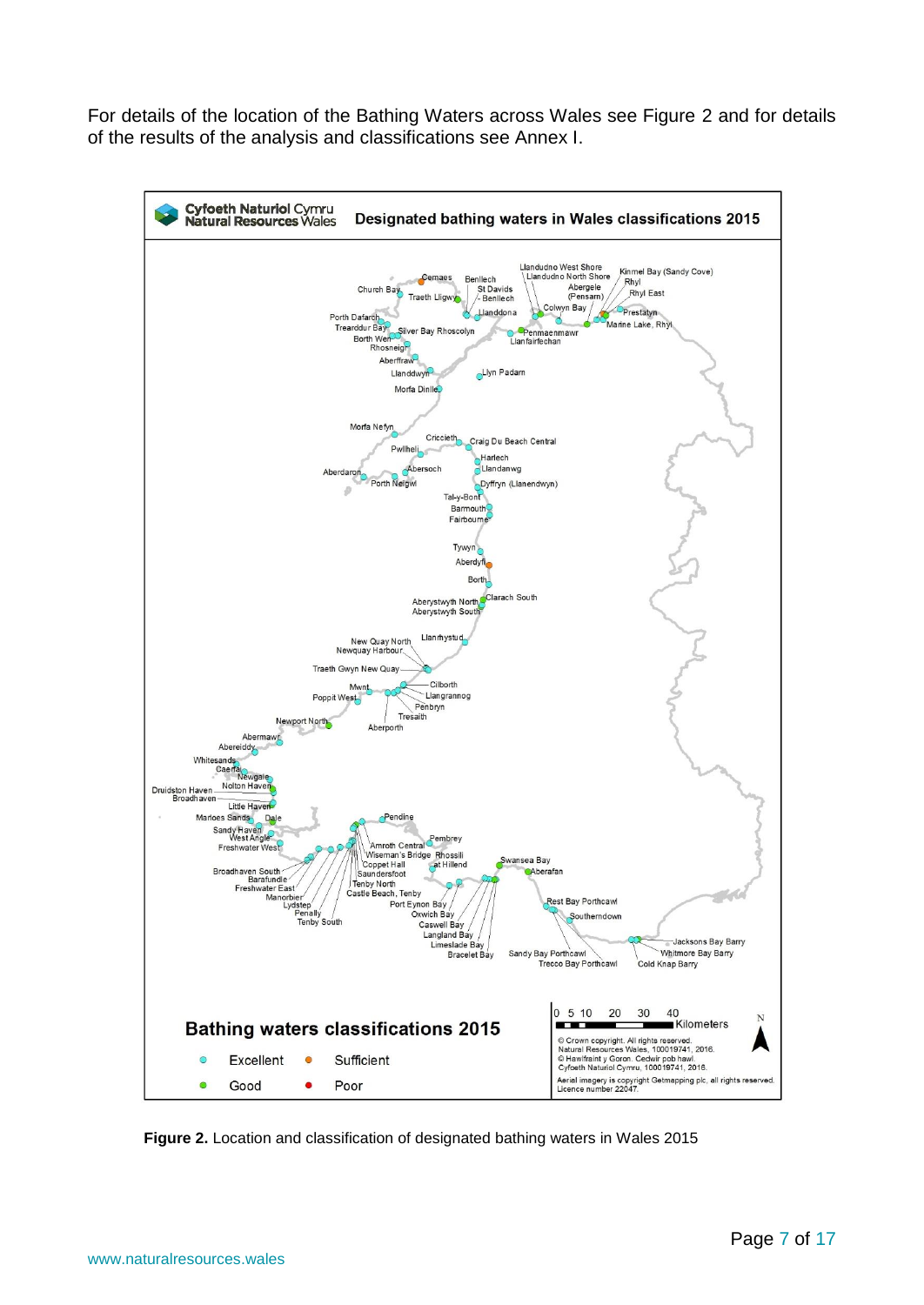# <span id="page-7-0"></span>**3. Monitoring and classification in 2015**

### <span id="page-7-1"></span>**3.1 Monitoring**

In Wales the bathing season runs from  $15<sup>th</sup>$  May to  $30<sup>th</sup>$  September each year. Monitoring begins from 1<sup>st</sup> May as each bathing water has one pre-season sample taken. There may also be a pre-season inspection to identify any issues. Throughout the bathing season, Natural Resources Wales collects water samples at designated bathing sites. The samples are analysed for two types of bacteria, *Escherichia coli* (*E. coli*) and intestinal enterococci.



**Bathing water sampler at Marloes Sands**

Samples are taken according to a monitoring calendar set out in advance of the season. Each sample must be taken on the specified date or up to four days afterwards or the sampling opportunity is lost because samples taken outside that five day window do not count for the compliance dataset. This calendar can be suspended if abnormal situations occur which could affect bathing water quality.

#### **Abnormal situations**

There were nine Abnormal Situations during the 2015 season, details are in Annex II.

The following situations were quickly resolved and there was no impact on water quality:

- Freshwater East was affected by excavation works
- Cemaes was affected by potential contamination from sewage
- Clarach South was affected by outfall clearance.

Abergele, Kinmel Bay (Sandy Cove), Marine Lake (Rhyl), Prestatyn, Rhyl and Rhyl East were all affected by potential sewage contamination following a break in a sewage pipe. This caused some samples to be postponed.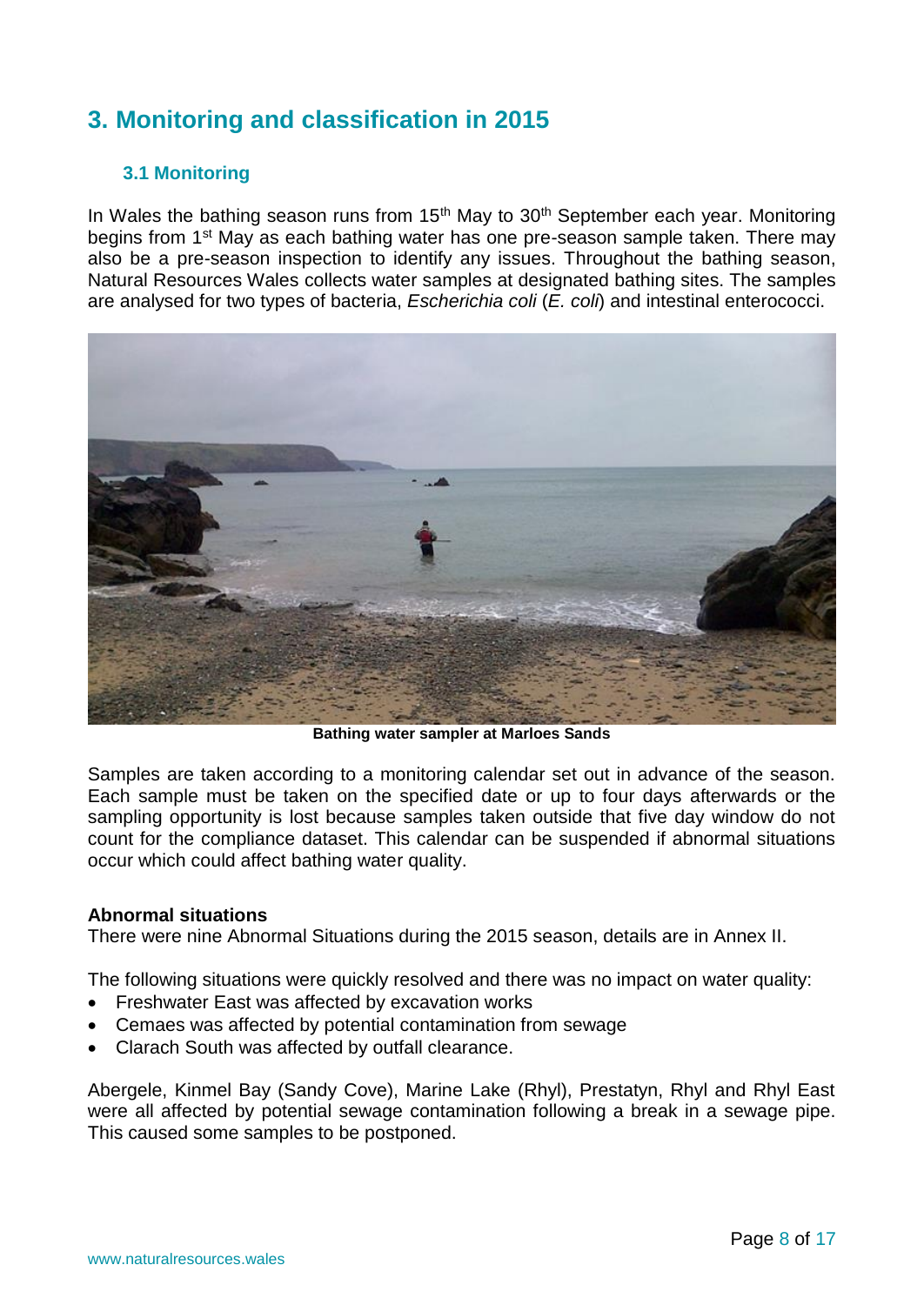The bathing season at Swansea Bay was closed two weeks early, due to sewer alteration work. This was not an abnormal situation, no samples were taken in this period and signs were put up advising people not to swim at the beach. The early closure did not affect classification as sufficient samples had already been taken during the season.

## <span id="page-8-0"></span>**3.2 Classification**

Sampling for the revised Bathing Water Directive began in 2012 and since classifications are now based on four years of data, 2015 is the first year that the new classifications are used for calculating and reporting. New or recently designated bathing waters may be classified on less than four years data, but with a minimum number of 16 samples. The Directive standards use two microbiological parameters - *E. coli* and intestinal enterococci – and are based on  $95<sup>th</sup>$  and  $90<sup>th</sup>$  percentile values (Annex III).

Samples are classified according to four categories: excellent, good, sufficient and poor. An objective is set in the Directive for all bathing waters to achieve Sufficient status by 2015. The classifications will also be used in the periodic reviews of the profiles required by the Directive: every two years for poor bathing waters, every three years for sufficient and every four years for good.

## **Short-term pollution, prediction and discounting**

At some bathing waters short-term pollution may be predicted by models. Beach operators then update a sign at the bathing water stating whether good or poor water quality is predicted that day. The prediction information is also shared online. If the model has predicted poor quality, the public have been informed and a confirmation sample is taken to show if that pollution lasted less than 72 hours, then a scheduled bathing water sample taken that day may be discounted from the four year dataset. This is possible up to a maximum of 15 percentpercent of samples provided for in the monitoring calendars established for that period, or no more than one sample per bathing season, whichever is the greater. Bathing waters where short-term pollution has been predicted during the season can only be classified as sufficient, good or excellent quality if adequate management measures are being taken.

At the end of the 2015 season Welsh Government decided to discount two samples from Rhyl and Rhyl East and one sample from Swansea Bay which met all the criteria. This resulted in Rhyl being classified as sufficient (classified as sufficient without discounting), Rhyl East as good (classified as good without discounting) and Swansea Bay as good (classified as sufficient without discounting).

#### **Step change**

Major changes at bathing waters such as sewerage improvements may mean that data from before the changes are no longer representative of the current bathing water quality. Data from before such changes can be excluded from classification calculations under a provision commonly known as step change.

In 2015, Natural Resources Wales chose to apply a step change at Cemaes due to the significant investment by Dŵr Cymru at Llanfechell sewage treatment works. This sewage works discharges into the Afon Wygyr upstream of Cemaes designated European bathing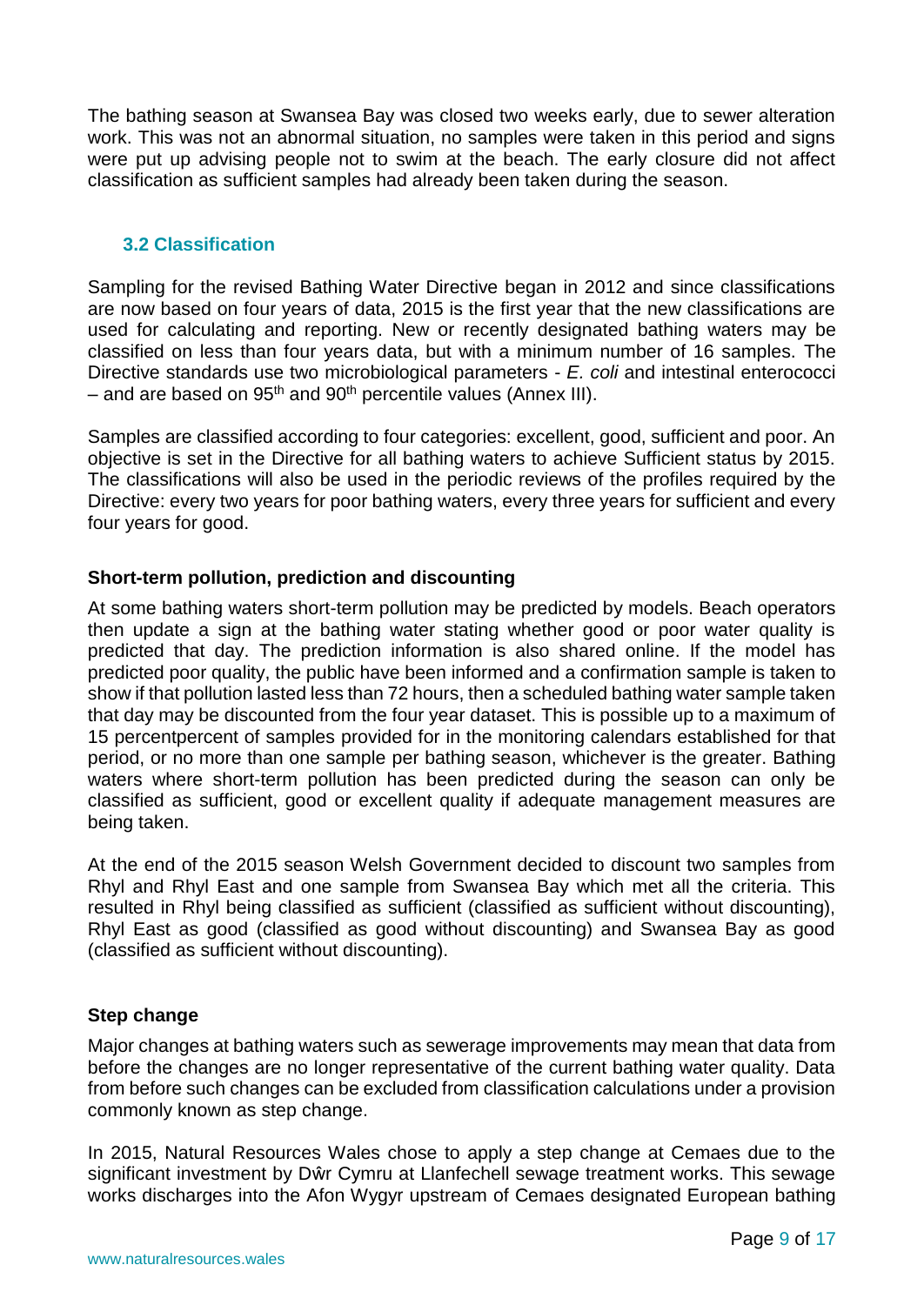water. The discharge contributed significantly to the bacterial levels in the Afon Wygyr and the bathing water. In order to improve bathing water quality at Cemaes, Dŵr Cymru have invested £800,000 at Llanfechell sewage works over the last couple of years. The works were completed by the end of March 2015, before the start of the 2015 season. Work involved the installation of ultra-violet light banks to kill bacteria in the effluent, plus improvements to the storm water storage facilities and replacement of storm pumps with variable speed pumps.

Bacterial samples taken by Natural Resources Wales have shown that the ultra-violet disinfection system has made a big difference in the bacterial concentration in the final effluent from the sewage works. As such the evidence shows that the water quality before the improvements did not represent the current situation and therefore a step change has been applied with regards Cemaes designated bathing water. This means that for Cemaes bathing waters the classifications have been derived from one year of sampling data (2015) instead of the usual four years. The application of the step change at Cemaes bathing water resulted in a classification of sufficient for 2015 which is the same as the projected classification following the 2014 bathing season.

Welsh Government chose to apply step change to four bathing waters in Wales after the 2012 season: Criccieth, Llandudno West, Rhyl and Prestatyn. All had major sewerage infrastructure works between the 2012 and 2013 seasons such as the construction of new storm tanks and all showed evidence that the water quality before the improvements did not represent the current situation. This means that for those four bathing waters their classifications are calculated using only three years of sampling data (2013-2015) instead of the usual four years.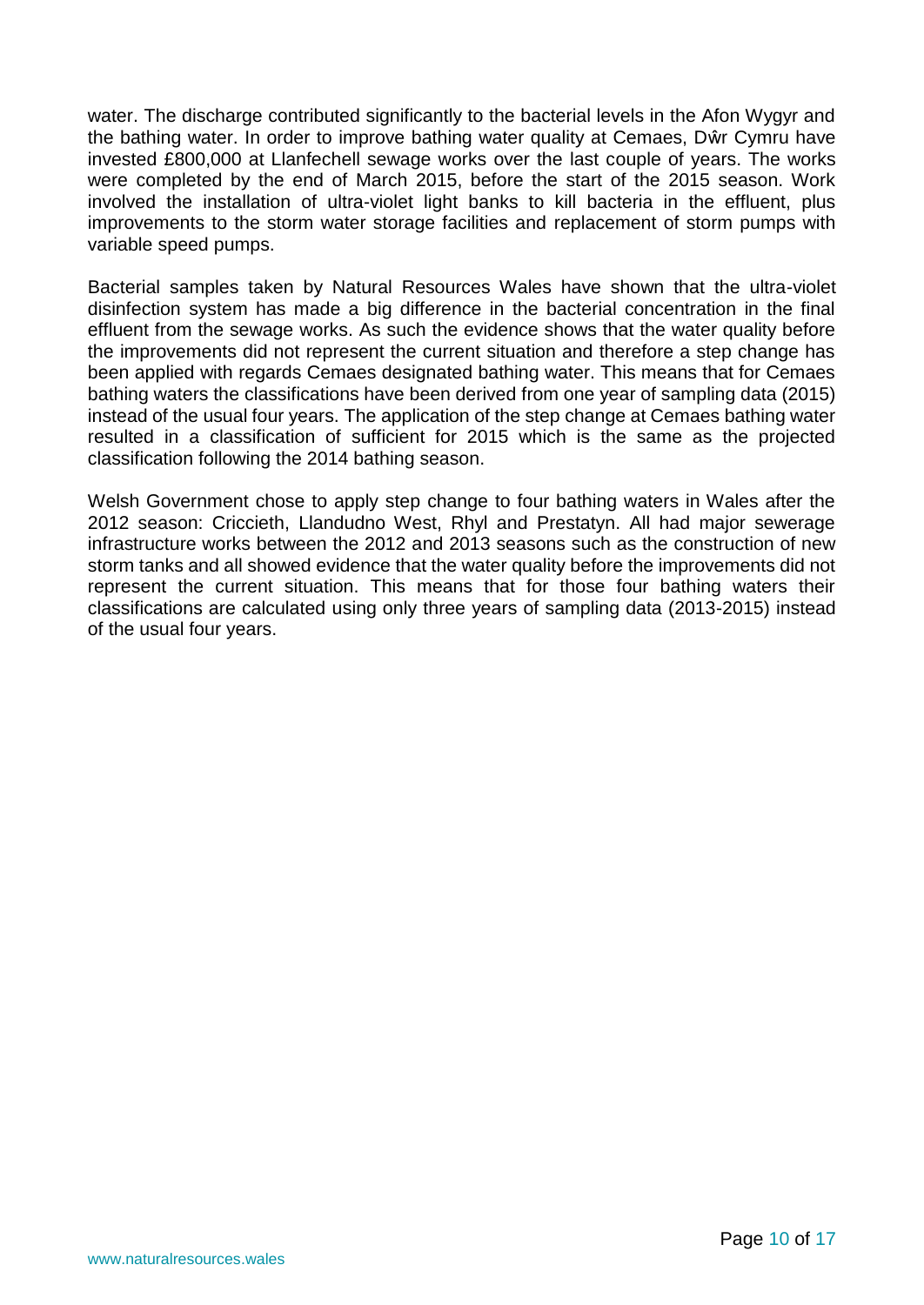# <span id="page-10-0"></span>**4. Case study: Swansea Bay**

Swansea Bay has seen substantial improvements in bathing water quality over recent years due to concerted efforts to address sources of pollution. The largest scale improvement was the construction of an £85 million tertiary treatment sewage works in the late 1990s. However, even after this there were still various sources of pollution including sewer overflows, misconnections, urban runoff and diffuse pollution from agriculture in the Clyne and Tawe catchments.

To tackle these sources of pollution, the Swansea Bay Bathing Water Group was established in 2009 with Environment Agency Wales, City and County of Swansea and Dŵr Cymru as key partners. The group worked with stakeholders to raise the profile of Swansea Bay as a bathing water and to promote better water and beach management. This led to improvements including maintenance of the sewerage network and a better understanding of the issue of misconnections.



**Natural Resources Wales officers working with Swansea Misconnection Project Drainage officers**

Alongside this the Smart Coasts Sustainable Communities project ran from 2010-2012 and carried out research to determine the relative impacts of the multiple pollution sources that impact on water quality in Swansea Bay to prioritise the work that could be done. The project also developed a model to predict bathing water quality/bathing risk at Swansea Bay.

These initiatives have contributed to positive improvements in the water quality at Swansea Bay which was projected to be sufficient in 2014 based on 2011-2014 data and improved to good status in 2015, based on 2012-2015 data. Future work at Swansea Bay will include taking part in discussions about potential implications for bathing water quality of the proposed tidal lagoon.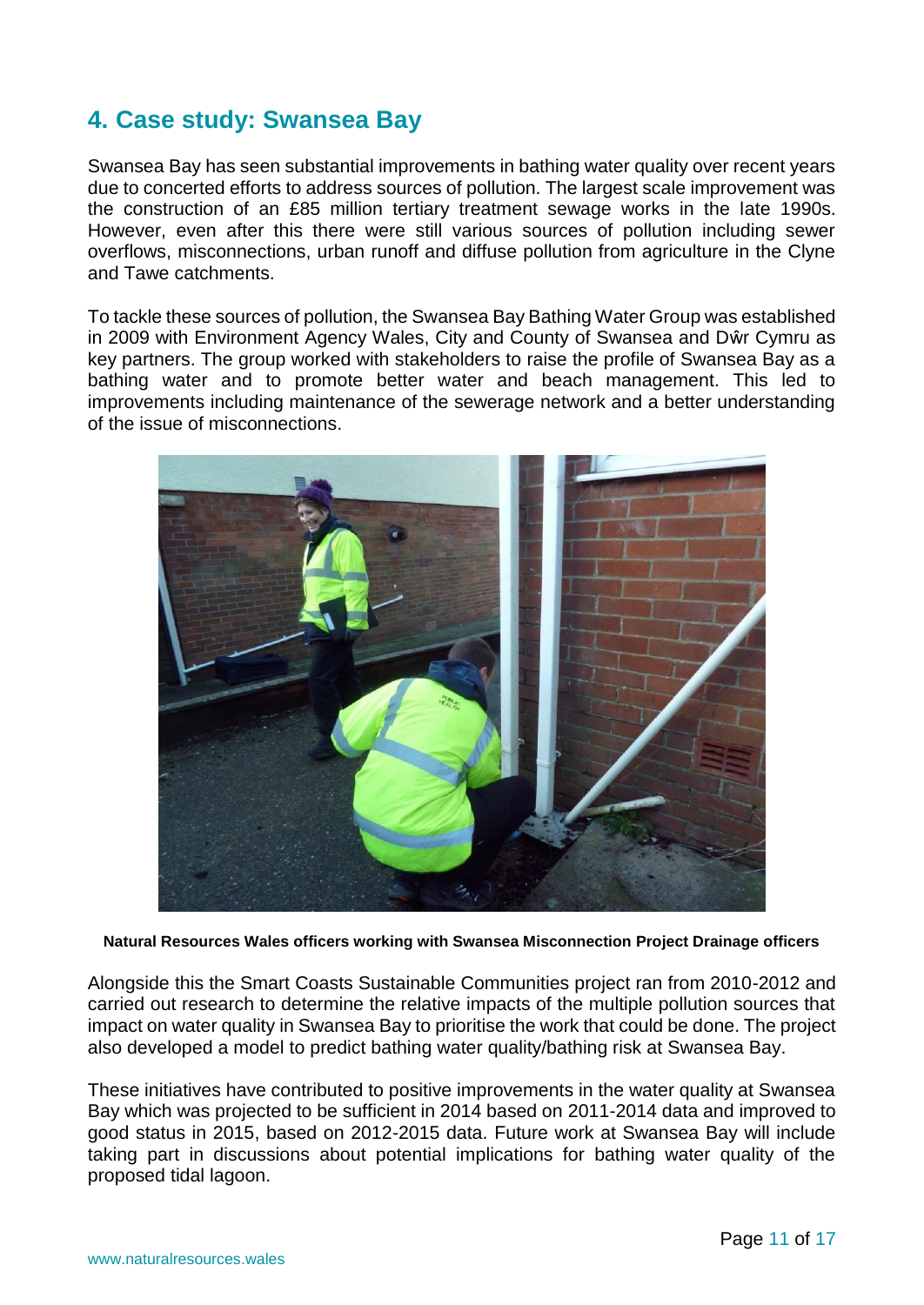<span id="page-11-0"></span>**Annex I: Results of 2015 sampling and analysis of water quality at designated bathing water sites in Wales against the revised Bathing Water Directive.**

|                               | <b>No. samples</b><br>2012-2015 |     | 95th percentile* |       | 90th percentile*                |       | <b>Classification</b> |                   |
|-------------------------------|---------------------------------|-----|------------------|-------|---------------------------------|-------|-----------------------|-------------------|
| <b>Bathing water</b>          | Е.<br>coli                      | IE. | E. coli          | IE    | E.coli                          | IE    | 2015                  | 2014<br>projected |
|                               |                                 |     |                  |       | Colony forming units (cfu)100ml |       |                       |                   |
| Aberdaron                     | 76                              | 76  | 136.76           | 70.38 | 86.92                           | 49.93 | <b>EXCELLENT</b>      | <b>EXCELLENT</b>  |
| <b>Abereiddy</b>              | 76                              | 76  | 17.59            | 23.97 | 15.8                            | 20.29 | <b>EXCELLENT</b>      | <b>EXCELLENT</b>  |
| Aberffraw                     | 76                              | 76  | 82.02            | 36.06 | 56.82                           | 28.49 | <b>EXCELLENT</b>      | <b>EXCELLENT</b>  |
| Abermawr                      | 76                              | 76  | 26.87            | 19.51 | 22.37                           | 17.21 | <b>EXCELLENT</b>      | <b>EXCELLENT</b>  |
| Aberporth                     | 76                              | 76  | 136.23           | 96.95 | 86.95                           | 65.67 | <b>EXCELLENT</b>      | <b>EXCELLENT</b>  |
| Abersoch                      | 76                              | 76  | 30.29            | 37.76 | 24.66                           | 29.61 | <b>EXCELLENT</b>      | <b>EXCELLENT</b>  |
| <b>Aberystwyth North</b>      | 76                              | 76  | 159.03           | 68.44 | 107.33                          | 51.38 | <b>EXCELLENT</b>      | <b>EXCELLENT</b>  |
| <b>Amroth Central</b>         | 76                              | 76  | 138.48           | 61.33 | 91.15                           | 44.3  | <b>EXCELLENT</b>      | <b>EXCELLENT</b>  |
| <b>Barafundle</b>             | 76                              | 76  | 18.81            | 14.74 | 16.78                           | 13.66 | <b>EXCELLENT</b>      | <b>EXCELLENT</b>  |
| <b>Barmouth</b>               | 76                              | 76  | 78.34            | 25.99 | 56.1                            | 21.86 | <b>EXCELLENT</b>      | <b>EXCELLENT</b>  |
| <b>Benllech</b>               | 76                              | 76  | 79.99            | 53.08 | 57.35                           | 40.08 | <b>EXCELLENT</b>      | <b>EXCELLENT</b>  |
| <b>Borth</b>                  | 76                              | 76  | 169.08           | 71.87 | 104.23                          | 50.37 | <b>EXCELLENT</b>      | <b>EXCELLENT</b>  |
| <b>Borth Wen</b>              | 76                              | 76  | 71.18            | 59.49 | 50.3                            | 42.89 | <b>EXCELLENT</b>      | <b>EXCELLENT</b>  |
| <b>Bracelet Bay</b>           | 76                              | 76  | 30.18            | 20.34 | 24.53                           | 17.79 | <b>EXCELLENT</b>      | <b>EXCELLENT</b>  |
| <b>Broad Haven (Central)</b>  | 75                              | 75  | 117.29           | 96.05 | 76.1                            | 64.32 | <b>EXCELLENT</b>      | <b>EXCELLENT</b>  |
| <b>Broad Haven (South)</b>    | 76                              | 76  | 21.89            | 26.92 | 18.78                           | 22.14 | <b>EXCELLENT</b>      | <b>EXCELLENT</b>  |
| Caerfai                       | 72                              | 72  | 41.24            | 26.29 | 32.53                           | 22.14 | <b>EXCELLENT</b>      | <b>EXCELLENT</b>  |
| Castle Beach, Tenby           | 76                              | 76  | 71.19            | 72.09 | 51.68                           | 51.9  | <b>EXCELLENT</b>      | <b>EXCELLENT</b>  |
| <b>Caswell Bay</b>            | 76                              | 76  | 69.66            | 63.63 | 48.92                           | 45.23 | <b>EXCELLENT</b>      | <b>EXCELLENT</b>  |
| <b>Church Bay</b>             | 76                              | 76  | 47.55            | 23.85 | 35.81                           | 20.13 | <b>EXCELLENT</b>      | <b>EXCELLENT</b>  |
| <b>Cilborth</b>               | 76                              | 76  | 69.35            | 45.07 | 50.34                           | 34.78 | <b>EXCELLENT</b>      | <b>EXCELLENT</b>  |
| <b>Cold Knap Barry</b>        | 75                              | 75  | 102.81           | 54.68 | 70.97                           | 40.83 | <b>EXCELLENT</b>      | <b>EXCELLENT</b>  |
| <b>Colwyn Bay</b>             | 76                              | 76  | 136.29           | 53.23 | 91.06                           | 40.88 | <b>EXCELLENT</b>      | <b>EXCELLENT</b>  |
| <b>Coppet Hall</b>            | 76                              | 76  | 97.13            | 54.35 | 67.18                           | 40.65 | <b>EXCELLENT</b>      | <b>EXCELLENT</b>  |
| <b>Craig Du Beach Central</b> | 76                              | 76  | 97.57            | 39.81 | 67.44                           | 30.98 | <b>EXCELLENT</b>      | <b>EXCELLENT</b>  |
| <b>Criccieth</b>              | 56                              | 56  | 108.1            | 58.77 | 73.4                            | 43.42 | <b>EXCELLENT</b>      | <b>EXCELLENT</b>  |
| <b>Dale</b>                   | 75                              | 75  | 79.68            | 55.15 | 55.95                           | 41.02 | <b>EXCELLENT</b>      | <b>EXCELLENT</b>  |
| <b>Druidston Haven</b>        | 75                              | 75  | 56.35            | 39.61 | 41.86                           | 31.05 | <b>EXCELLENT</b>      | <b>EXCELLENT</b>  |
| Dyffryn (Llanendwyn)          | 76                              | 76  | 65.03            | 22.63 | 47.68                           | 19.65 | <b>EXCELLENT</b>      | <b>EXCELLENT</b>  |
| Fairbourne                    | 76                              | 76  | 124.42           | 38.62 | 82.34                           | 30.47 | <b>EXCELLENT</b>      | <b>EXCELLENT</b>  |
| <b>Freshwater East</b>        | 76                              | 76  | 57.41            | 42.39 | 41.77                           | 32.46 | <b>EXCELLENT</b>      | <b>EXCELLENT</b>  |
| <b>Freshwater West</b>        | 75                              | 75  | 33.7             | 21.65 | 26.92                           | 18.6  | <b>EXCELLENT</b>      | <b>EXCELLENT</b>  |
| <b>Harlech</b>                | 76                              | 76  | 78.73            | 17.39 | 56.05                           | 15.73 | <b>EXCELLENT</b>      | <b>EXCELLENT</b>  |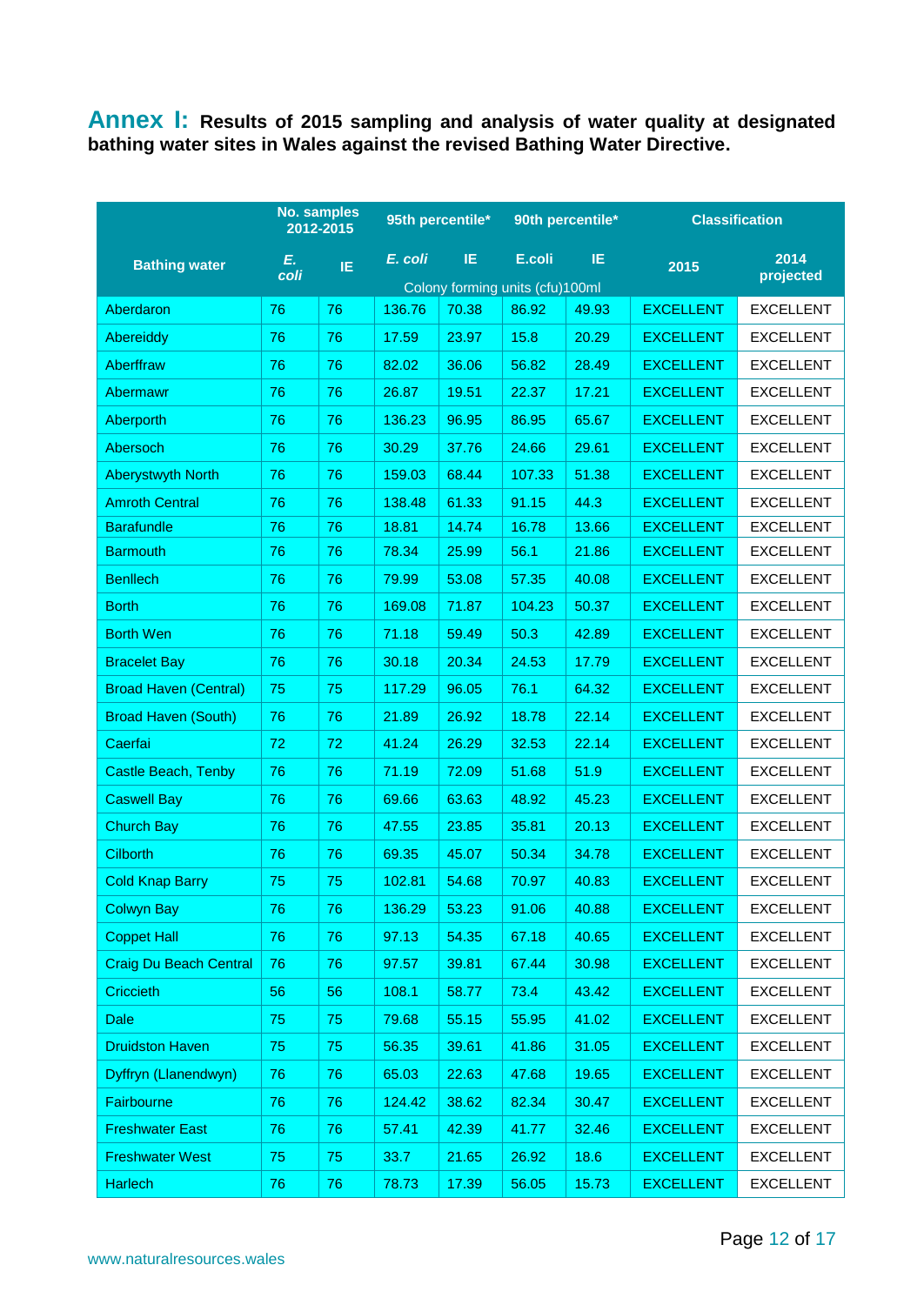|                                   |            | No. samples<br>95th percentile*<br>2012-2015 |         | 90th percentile*                |        | <b>Classification</b> |                  |                   |
|-----------------------------------|------------|----------------------------------------------|---------|---------------------------------|--------|-----------------------|------------------|-------------------|
| <b>Bathing water</b>              | Е.<br>coli | IE                                           | E. coli | IE                              | E.coli | IE.                   | 2015             | 2014<br>projected |
|                                   |            |                                              |         | Colony forming units (cfu)100ml |        |                       |                  |                   |
| <b>Kinmel Bay (Sandy</b><br>Cove) | 76         | 76                                           | 210.26  | 97.82                           | 137.53 | 69.54                 | <b>EXCELLENT</b> | <b>EXCELLENT</b>  |
| <b>Langland Bay</b>               | 76         | 76                                           | 43.3    | 36.59                           | 33.42  | 28.76                 | <b>EXCELLENT</b> | <b>EXCELLENT</b>  |
| Llandanwg                         | 76         | 76                                           | 182.77  | 50.61                           | 115.9  | 38.15                 | <b>EXCELLENT</b> | <b>EXCELLENT</b>  |
| Llanddona                         | 76         | 76                                           | 77.83   | 36.98                           | 56.6   | 29.37                 | <b>EXCELLENT</b> | <b>EXCELLENT</b>  |
| Llanddwyn                         | 76         | 76                                           | 24.32   | 19.02                           | 20.66  | 16.79                 | <b>EXCELLENT</b> | <b>EXCELLENT</b>  |
| <b>Llandudno West Shore</b>       | 56         | 56                                           | 69.04   | 72.3                            | 51.03  | 52.37                 | <b>EXCELLENT</b> | <b>EXCELLENT</b>  |
| Llanfairfechan                    | 76         | 76                                           | 210.15  | 80.6                            | 130.48 | 57.16                 | <b>EXCELLENT</b> | <b>EXCELLENT</b>  |
| Llangrannog                       | 76         | 76                                           | 165.73  | 84.74                           | 108.09 | 60.5                  | <b>EXCELLENT</b> | <b>EXCELLENT</b>  |
| Llanrhystud                       | 76         | 76                                           | 121.97  | 47.75                           | 82.65  | 36.99                 | <b>EXCELLENT</b> | <b>EXCELLENT</b>  |
| <b>Llyn Padarn</b>                | 36         | 36                                           | 77.43   | 30.77                           | 56.4   | 25.08                 | <b>EXCELLENT</b> | <b>EXCELLENT</b>  |
| Lydstep                           | 76         | 76                                           | 21.49   | 28.76                           | 18.63  | 23.44                 | <b>EXCELLENT</b> | <b>EXCELLENT</b>  |
| <b>Manorbier</b>                  | 76         | 76                                           | 35.15   | 18.61                           | 28.02  | 16.55                 | <b>EXCELLENT</b> | <b>EXCELLENT</b>  |
| Marine Lake, Rhyl                 | 76         | 76                                           | 46.51   | 68.24                           | 35.83  | 49.79                 | <b>EXCELLENT</b> | <b>EXCELLENT</b>  |
| <b>Marloes Sands</b>              | 75         | 75                                           | 18.2    | 14.15                           | 16.22  | 13.22                 | <b>EXCELLENT</b> | <b>EXCELLENT</b>  |
| <b>Morfa Dinlle</b>               | 76         | 76                                           | 65.1    | 42                              | 45.84  | 32.21                 | <b>EXCELLENT</b> | <b>EXCELLENT</b>  |
| <b>Morfa Nefyn</b>                | 76         | 76                                           | 106.64  | 85.35                           | 70.66  | 58.68                 | <b>EXCELLENT</b> | GOOD              |
| <b>Mwnt</b>                       | 76         | 76                                           | 65.57   | 32.49                           | 48.44  | 26.38                 | <b>EXCELLENT</b> | <b>EXCELLENT</b>  |
| <b>New Quay Harbour</b>           | 76         | 76                                           | 64.9    | 61.37                           | 47.06  | 45.15                 | <b>EXCELLENT</b> | <b>EXCELLENT</b>  |
| <b>Newgale</b>                    | 76         | 76                                           | 31.84   | 34.47                           | 25.66  | 27.35                 | <b>EXCELLENT</b> | <b>EXCELLENT</b>  |
| <b>Oxwich Bay</b>                 | 76         | 76                                           | 53.02   | 26.71                           | 39.1   | 22                    | <b>EXCELLENT</b> | <b>EXCELLENT</b>  |
| <b>Pembrey</b>                    | 76         | 76                                           | 68.19   | 21.91                           | 49.26  | 18.82                 | <b>EXCELLENT</b> | <b>EXCELLENT</b>  |
| <b>Penally</b>                    | 76         | 76                                           | 57.67   | 55.62                           | 43.31  | 41.67                 | <b>EXCELLENT</b> | EXCELLENT         |
| Penbryn                           | 76         | 76                                           | 85.11   | 37.59                           | 59.18  | 29.6                  | <b>EXCELLENT</b> | <b>EXCELLENT</b>  |
| Pendine                           | 76         | 76                                           | 140.82  | 45.21                           | 94.08  | 34.87                 | <b>EXCELLENT</b> | <b>EXCELLENT</b>  |
| <b>Poppit West</b>                | 76         | 76                                           | 247.62  | 71.97                           | 145.72 | 51                    | <b>EXCELLENT</b> | GOOD              |
| Port Eynon Bay                    | 76         | 76                                           | 52.35   | 39.58                           | 39.05  | 30.8                  | <b>EXCELLENT</b> | <b>EXCELLENT</b>  |
| <b>Porth Dafarch</b>              | 76         | 76                                           | 111.76  | 87.17                           | 74.71  | 59.54                 | <b>EXCELLENT</b> | <b>EXCELLENT</b>  |
| <b>Porth Neigwl</b>               | 76         | 76                                           | 32.51   | 20.83                           | 25.97  | 18.1                  | <b>EXCELLENT</b> | <b>EXCELLENT</b>  |
| Prestatyn                         | 56         | 56                                           | 133.28  | 83.02                           | 90.51  | 59.41                 | <b>EXCELLENT</b> | <b>EXCELLENT</b>  |
| Pwllheli                          | 76         | 76                                           | 23      | 13.11                           | 19.58  | 12.42                 | <b>EXCELLENT</b> | <b>EXCELLENT</b>  |
| <b>Rest Bay Porthcawl</b>         | 76         | 76                                           | 43.87   | 19.47                           | 33.95  | 17.21                 | <b>EXCELLENT</b> | <b>EXCELLENT</b>  |
| Rhosneigr                         | 76         | 76                                           | 24.18   | 15.71                           | 20.49  | 14.37                 | <b>EXCELLENT</b> | <b>EXCELLENT</b>  |
| <b>Rhossili</b>                   | 76         | 76                                           | 85.62   | 19.43                           | 59.19  | 17.07                 | <b>EXCELLENT</b> | <b>EXCELLENT</b>  |
| <b>Sandy Bay Porthcawl</b>        | 76         | 76                                           | 86.72   | 42.42                           | 60.21  | 32.81                 | <b>EXCELLENT</b> | <b>EXCELLENT</b>  |
| Saundersfoot                      | 76         | 76                                           | 80.57   | 51.43                           | 57.19  | 39.06                 | <b>EXCELLENT</b> | <b>EXCELLENT</b>  |
| <b>Silver Bay Rhoscolyn</b>       | 76         | 76                                           | 61.42   | 34.05                           | 43.61  | 26.77                 | <b>EXCELLENT</b> | <b>EXCELLENT</b>  |
| Southerndown                      | 76         | 76                                           | 122.88  | 70.89                           | 82.49  | 50.77                 | <b>EXCELLENT</b> | <b>EXCELLENT</b>  |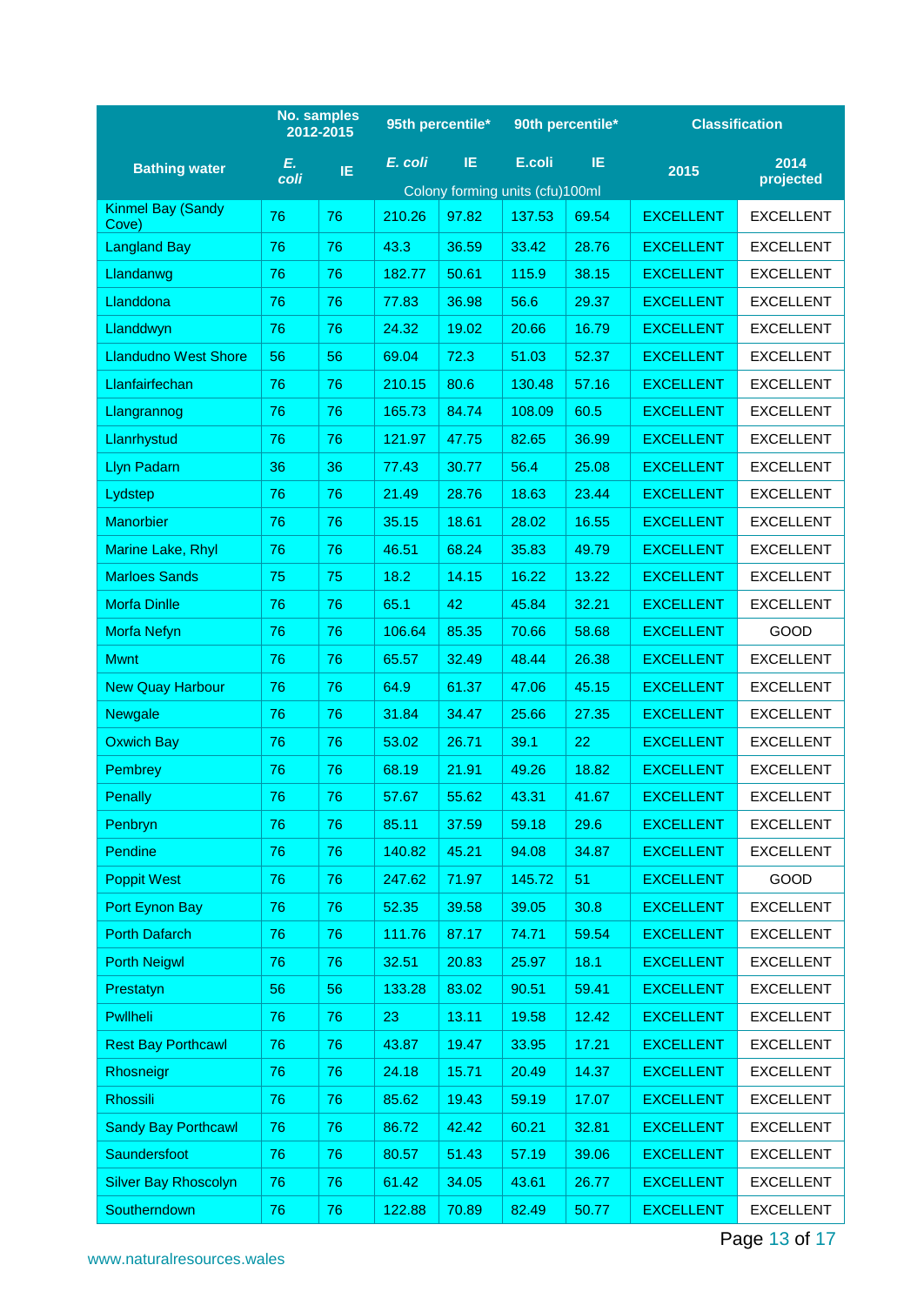|                                             | <b>No. samples</b><br>2012-2015 |     |         | 95th percentile*                |        | 90th percentile* | <b>Classification</b> |                   |
|---------------------------------------------|---------------------------------|-----|---------|---------------------------------|--------|------------------|-----------------------|-------------------|
| <b>Bathing water</b>                        | Е.                              | IE. | E. coli | IE.                             | E.coli | IE.              | 2015                  | 2014              |
|                                             | coli                            |     |         | Colony forming units (cfu)100ml |        |                  |                       | projected         |
| St Davids - Benllech                        | 76                              | 76  | 49.81   | 51.31                           | 38.3   | 38.41            | <b>EXCELLENT</b>      | <b>EXCELLENT</b>  |
| Tal-y-Bont                                  | 76                              | 76  | 72.26   | 39.33                           | 51.96  | 30.66            | <b>EXCELLENT</b>      | <b>EXCELLENT</b>  |
| <b>Tenby North</b>                          | 76                              | 76  | 67.27   | 45.12                           | 48.24  | 34.38            | <b>EXCELLENT</b>      | <b>EXCELLENT</b>  |
| <b>Tenby South</b>                          | 76                              | 76  | 76.19   | 46.37                           | 53.9   | 35.59            | <b>EXCELLENT</b>      | <b>EXCELLENT</b>  |
| <b>Traeth Gwyn New</b><br>Quay              | 76                              | 76  | 90.55   | 97.31                           | 61.87  | 64.17            | <b>EXCELLENT</b>      | <b>EXCELLENT</b>  |
| <b>Trearddur Bay</b>                        | 76                              | 76  | 27.06   | 41.85                           | 22.53  | 32.36            | <b>EXCELLENT</b>      | <b>EXCELLENT</b>  |
| <b>Trecco Bay Porthcawl</b>                 | 76                              | 76  | 120.58  | 50.76                           | 79.78  | 38               | <b>EXCELLENT</b>      | <b>EXCELLENT</b>  |
| Tresaith                                    | 76                              | 76  | 58.06   | 38.86                           | 43.11  | 30.57            | <b>EXCELLENT</b>      | <b>EXCELLENT</b>  |
| Tywyn                                       | 76                              | 76  | 235.41  | 68.69                           | 141.88 | 49.09            | <b>EXCELLENT</b>      | GOOD              |
| <b>West Angle</b>                           | 75                              | 75  | 86.64   | 93.99                           | 61.8   | 65.6             | <b>EXCELLENT</b>      | <b>GOOD</b>       |
| <b>Whitesands</b>                           | 76                              | 76  | 22.32   | 16.61                           | 19.18  | 15               | <b>EXCELLENT</b>      | <b>EXCELLENT</b>  |
| <b>Whitmore Bay Barry</b><br><b>Island</b>  | 75                              | 75  | 118.4   | 74.79                           | 81.51  | 54.57            | <b>EXCELLENT</b>      | <b>EXCELLENT</b>  |
| Aberafan                                    | 76                              | 76  | 359.35  | 119.18                          | 209.42 | 80.34            | <b>GOOD</b>           | <b>GOOD</b>       |
| Abergele (Pensarn)                          | 76                              | 76  | 234.72  | 130.61                          | 150.49 | 90.25            | <b>GOOD</b>           | GOOD              |
| <b>Aberystwyth South</b>                    | 75                              | 75  | 366.72  | 128.59                          | 219.97 | 85.48            | <b>GOOD</b>           | <b>GOOD</b>       |
| <b>Clarach South</b>                        | 76                              | 76  | 203.62  | 103                             | 127.99 | 71.2             | <b>GOOD</b>           | GOOD              |
| <b>Jackson's Bay Barry</b><br><b>Island</b> | 75                              | 75  | 396.25  | 159.56                          | 236.16 | 105.6            | <b>GOOD</b>           | <b>GOOD</b>       |
| Limeslade Bay                               | 76                              | 76  | 104.84  | 111.86                          | 69.57  | 73.41            | <b>GOOD</b>           | GOOD              |
| Little Haven                                | 75                              | 75  | 211.4   | 133.39                          | 132.03 | 85.67            | <b>GOOD</b>           | <b>GOOD</b>       |
| <b>Llandudno North Shore</b>                | 76                              | 76  | 139.22  | 120.59                          | 94.63  | 83.79            | <b>GOOD</b>           | GOOD              |
| <b>Newport North</b>                        | 76                              | 76  | 264.25  | 79.73                           | 156.25 | 56.56            | <b>GOOD</b>           | <b>EXCELLENT</b>  |
| <b>Nolton Haven</b>                         | 75                              | 75  | 325     | 198.04                          | 191.05 | 120.36           | <b>GOOD</b>           | GOOD              |
| Penmaenmawr                                 | 76                              | 76  | 241.43  | 141.73                          | 151.27 | 94.23            | <b>GOOD</b>           | GOOD              |
| <b>Rhyl East</b>                            | 35                              | 35  | 352.71  | 177.1                           | 221.39 | 113.84           | <b>GOOD</b>           | GOOD              |
| <b>Sandy Haven</b>                          | 75                              | 75  | 255.11  | 165.03                          | 151.38 | 102.41           | <b>GOOD</b>           | <b>GOOD</b>       |
| <b>Swansea Bay</b>                          | 75                              | 75  | 498.55  | 199.56                          | 279.9  | 125.82           | <b>GOOD</b>           | <b>SUFFICIENT</b> |
| <b>Traeth Lligwy</b>                        | 76                              | 76  | 169.84  | 152.44                          | 105.52 | 95.75            | <b>GOOD</b>           | GOOD              |
| <b>Wiseman's Bridge</b>                     | 75                              | 75  | 267.06  | 127.09                          | 163.38 | 84.46            | <b>GOOD</b>           | GOOD              |
| Aberdyfi                                    | 76                              | 76  | 764.18  | 170.77                          | 403.23 | 105.91           | <b>SUFFICIENT</b>     | <b>SUFFICIENT</b> |
| <b>Cemaes</b>                               | 16                              | 16  | 842.84  | 221.2                           | 429.54 | 140.24           | <b>SUFFICIENT</b>     | <b>SUFFICIENT</b> |
| <b>New Quay North</b>                       | 76                              | 76  | 155.82  | 278.52                          | 99.38  | 167.45           | <b>SUFFICIENT</b>     | <b>SUFFICIENT</b> |
| <b>Rhyl</b>                                 | 56                              | 56  | 377.18  | 211.97                          | 242.87 | 141.51           | <b>SUFFICIENT</b>     | <b>SUFFICIENT</b> |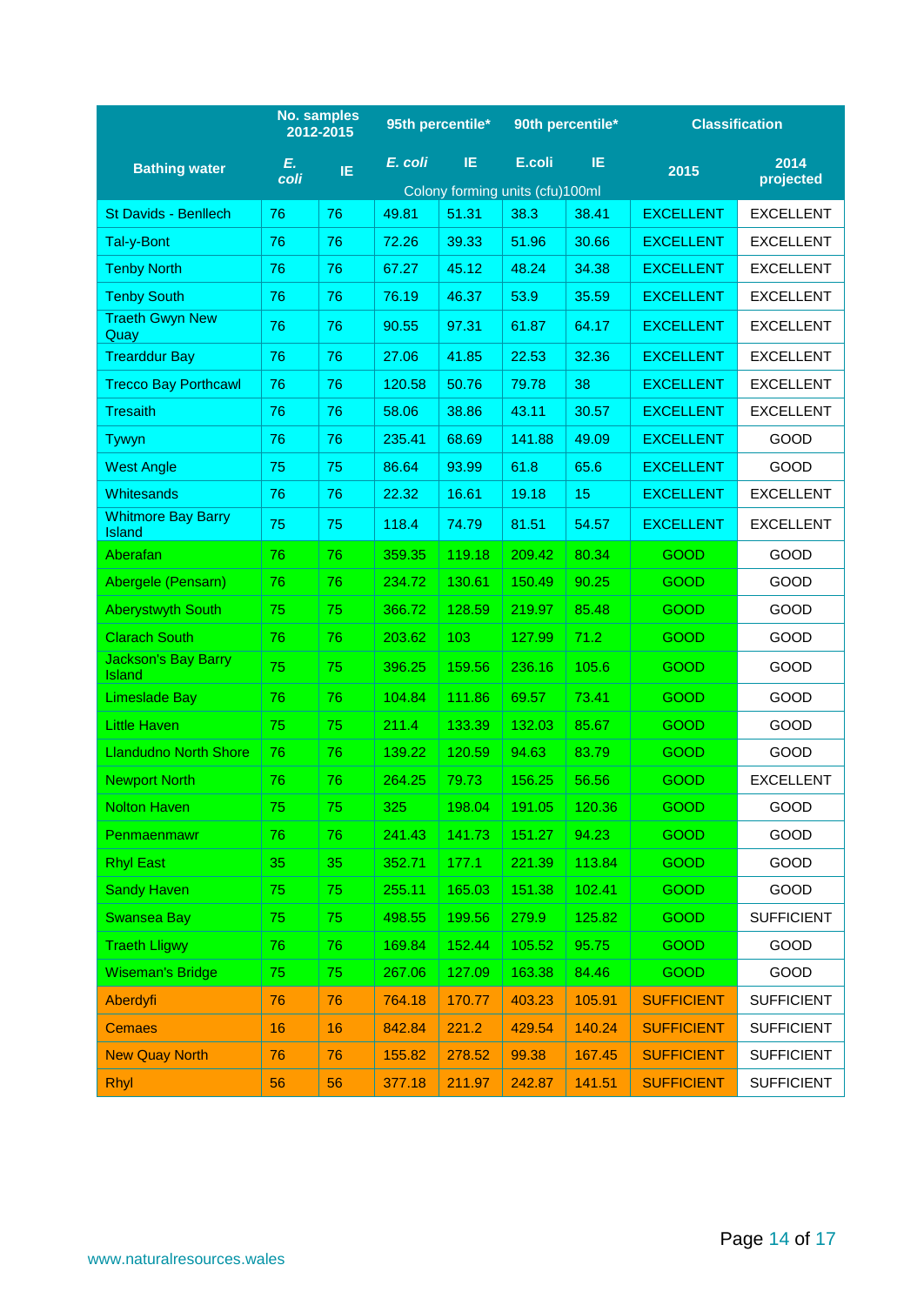## <span id="page-14-0"></span>**Annex II: Details of abnormal situations at designated bathing water sites in Wales during the 2015 bathing season.**

The information below is derived from the water quality data section of Natural Resources Wales' Bathing Water Explorer<sup>8</sup>.

| <b>Bathing Water</b>                                                                                       | <b>Start-End</b><br><b>Date</b> | <b>Abnormal</b><br><b>Situation</b><br><b>Description</b> | <b>Comment</b>                                                                                                                                                                                                                                                                                                                                                                                                                                                                                                                                                  |
|------------------------------------------------------------------------------------------------------------|---------------------------------|-----------------------------------------------------------|-----------------------------------------------------------------------------------------------------------------------------------------------------------------------------------------------------------------------------------------------------------------------------------------------------------------------------------------------------------------------------------------------------------------------------------------------------------------------------------------------------------------------------------------------------------------|
| <b>Freshwater East</b>                                                                                     | 17/07/15-<br>18/07/15           | Excavation<br>works                                       | An abnormal situation has been declared at Freshwater East.<br>Bathing Water Quality may be affected by excavations being<br>carried out on Freshwater East beach on Friday 17th July. This<br>will be a short term issue and the signs will be removed once<br>the risk has passed which we expect to be in 24 hours' time.                                                                                                                                                                                                                                    |
| Clarach South                                                                                              | 22/07/15-<br>23/07/15           | Outfall<br>clearance                                      | An abnormal situation has been declared at Clarach South.<br>NRW will be carrying out clearance of Clarach Bay sea outfall<br>to restore the channel back to its original line and reduce health<br>and safety risks to beach users.                                                                                                                                                                                                                                                                                                                            |
| Cemaes                                                                                                     | 28/07/15-<br>01/08/15           | Potential<br>contamination<br>from sewage                 | NRW are currently investigating a high bacterial result at<br>Cemaes EC Bathing Water, Anglesey on the 21st of July 2015.<br>Investigations are continuing with regards a sewage discharge<br>in the immediate proximity of the bathing water. We believe that<br>until remedial action is carried out to prevent a further discharge,<br>the bathing beach is at risk of further contamination from<br>faecally derived bacteria. As such in order to protect bathing<br>water quality and bathers NRW have to declare an Abnormal<br>Situation at this beach. |
| Abergele (Pensarn),<br>Kinmel Bay (Sandy<br>Cove), Marine lake<br>(Rhyl), Rhyl, Rhyl<br>East and Prestatyn | 21/09/15-<br>25/09/15           | Potential<br>contamination<br>from sewage                 | NRW have been responding the environmental impact following<br>a break in the final effluent sewer line from the above works to<br>sea. Welsh Water are working to repair the line but this is likely<br>to take several days to complete.                                                                                                                                                                                                                                                                                                                      |

<u>.</u>

<sup>8</sup> Natural Resources Wale[s http://environment.data.gov.uk/wales/bathing-waters/profiles/](http://environment.data.gov.uk/wales/bathing-waters/profiles/)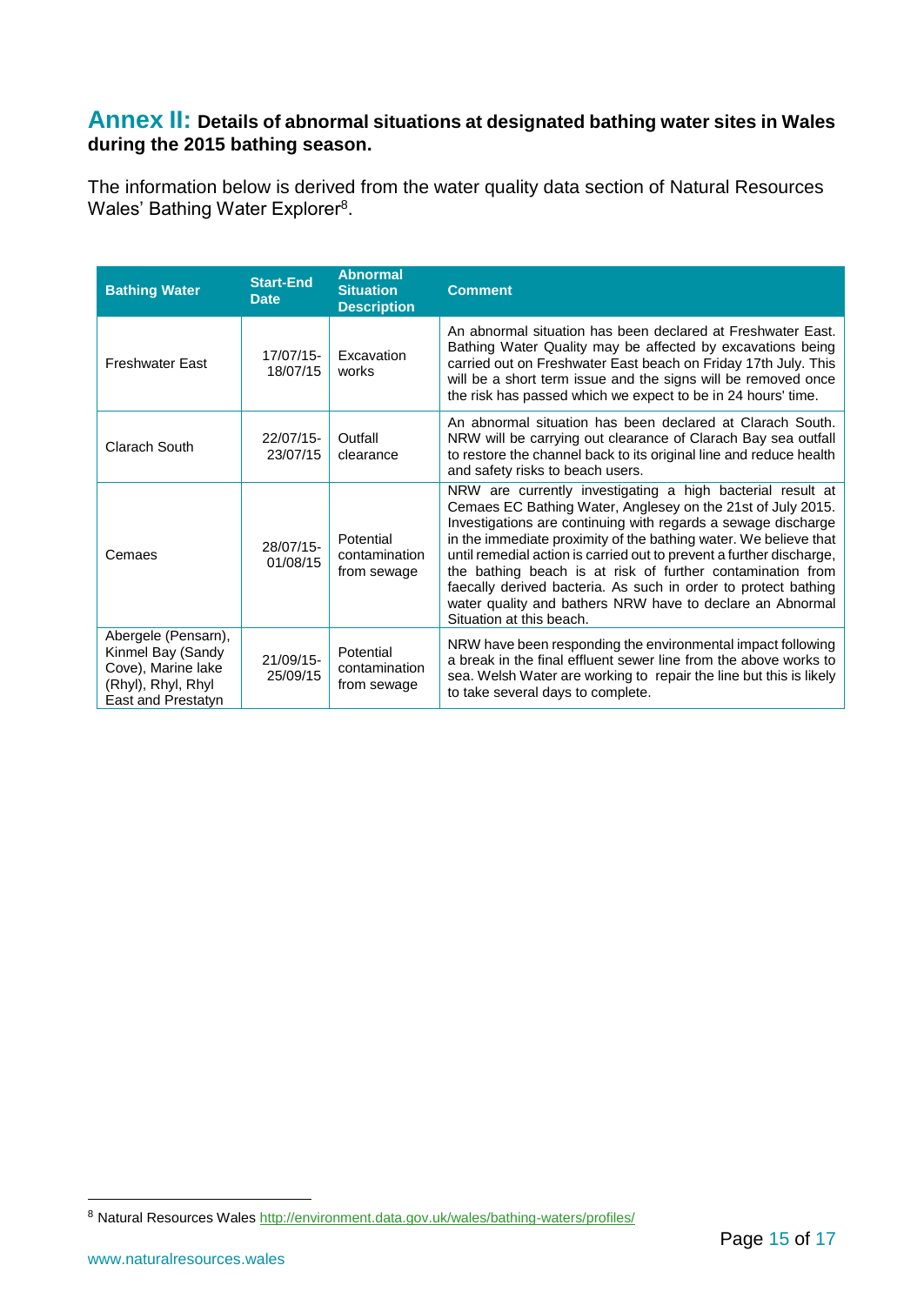## <span id="page-15-0"></span>**Annex III: Parameters used for classification of coastal waters and transitional waters (such as estuarine bathing waters) under the revised Bathing Water Directive.**

Parameters measured are *E.coli* and IE (intestinal enterococci). Percentiles are values that should theoretically be complied with 90 or 95percent of the time (based on the distribution of the data). They do not refer to values complied with by 90 or 95percent of samples.

|                       | <b>Parameter</b>                                                 |                        |                             |                        |  |  |  |  |
|-----------------------|------------------------------------------------------------------|------------------------|-----------------------------|------------------------|--|--|--|--|
| <b>Classification</b> | E. coli 95th<br>percentile*                                      | IE 95th<br>percentile* | E. coli 90th<br>percentile* | IE 90th<br>percentile* |  |  |  |  |
| Excellent             | 250                                                              | 100                    |                             |                        |  |  |  |  |
| Good                  | 500                                                              | 200                    |                             |                        |  |  |  |  |
| Sufficient            |                                                                  |                        | 500                         | 185                    |  |  |  |  |
| Poor                  | Fails to meet any of the above standards                         |                        |                             |                        |  |  |  |  |
| Not classified        | Does not have enough samples in the four year calculation window |                        |                             |                        |  |  |  |  |

\* Colony forming units (cfu)/100ml

## <span id="page-15-1"></span>**Annex IV: Parameters used for classification of inland waters under the revised Bathing Water Directive.**

Parameters measured are *E.coli* and IE (intestinal enterococci). Percentiles are values that should theoretically be complied with 90 or 95percent of the time (based on the distribution of the data). They do not refer to values complied with by 90 or 95percent of samples.

|                                                                                    | Parameter                   |                                          |                             |                        |  |  |  |  |  |
|------------------------------------------------------------------------------------|-----------------------------|------------------------------------------|-----------------------------|------------------------|--|--|--|--|--|
| <b>Classification</b>                                                              | E. coli 95th<br>percentile* | IE 95th<br>percentile*                   | E. coli 90th<br>percentile* | IE 90th<br>percentile* |  |  |  |  |  |
| Excellent                                                                          | 500                         | 200                                      |                             |                        |  |  |  |  |  |
| Good                                                                               | 1000                        | 400                                      |                             |                        |  |  |  |  |  |
| Sufficient                                                                         |                             |                                          | 900                         | 330                    |  |  |  |  |  |
| Poor                                                                               |                             | Fails to meet any of the above standards |                             |                        |  |  |  |  |  |
| Does not have enough samples in the four year calculation window<br>Not classified |                             |                                          |                             |                        |  |  |  |  |  |

\* Colony forming units (cfu)/100ml